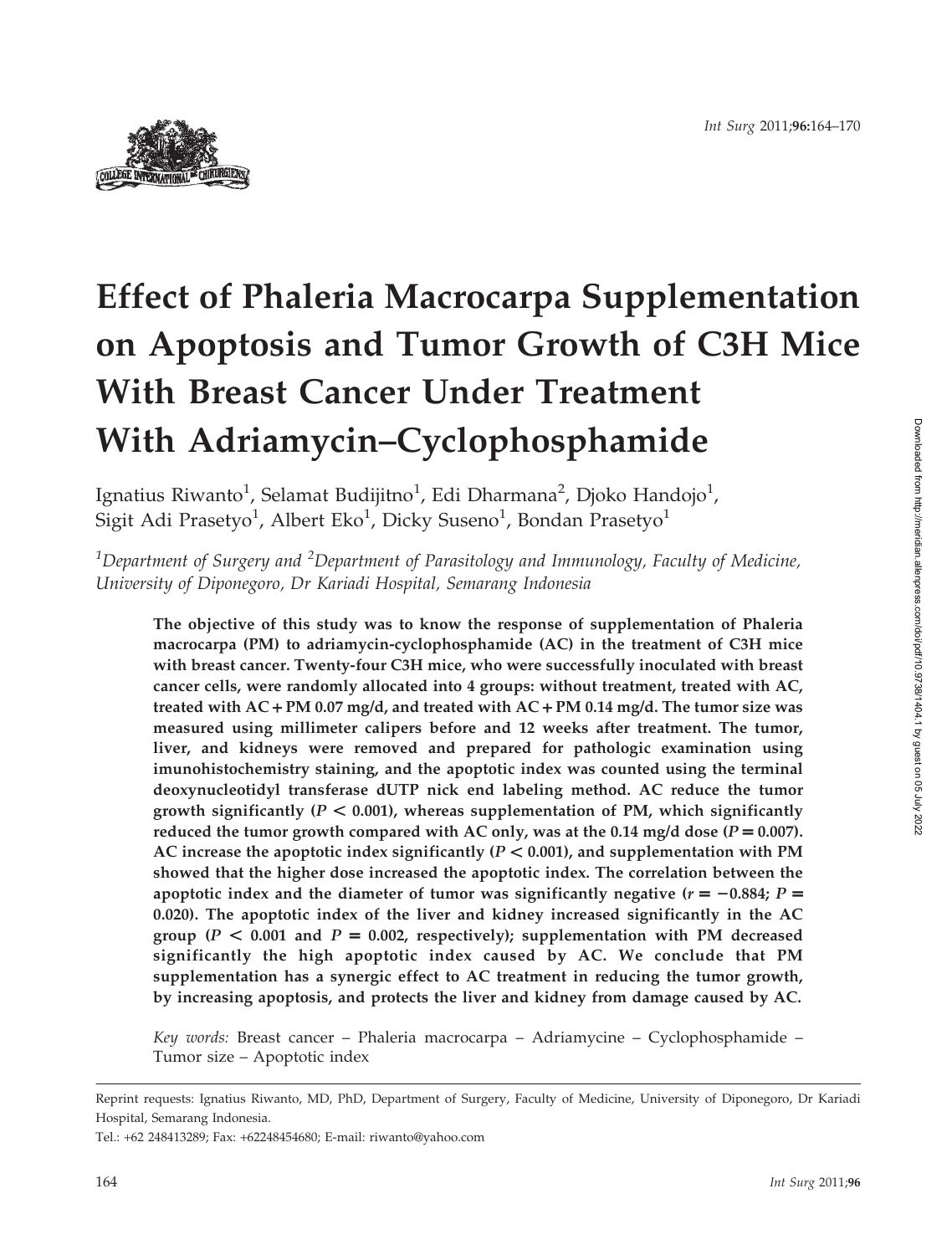B reast cancer treatment should be based on the clinical stage of disease. Surgery and radiation used to treat local breast cancer; chemotherapy is used accordingly for distant metastases. Adriamycin is the recommended first line chemotherapy with a response rate of  $22\%$  to  $40\%$ .<sup>1,2</sup> The response to treatment is influenced by the histologic degree of the tumor. $3$  To improve the treatment efficacy, a combination of adjuvant and hormonal therapy may be used.<sup>4</sup> Preoperative chemotherapy using a combination of adriamycin and cyclophosphamide (AC) to reduce the tumor size, is now the standard management for local advanced breast cancer.<sup>5</sup>

At present, alternative treatment has become the trend worldwide; in 2005 in the United States 91% of 2386 respondents suggest that Congress and the Food and Drug Administration facilitate and initiate research regarding alternative medicine.<sup>6</sup> In Indonesia, very often patients with cancer use alternative herbal medicine as the sole treatment or supplementation to chemotherapy without permission from their doctor. Phaleria macrocarpa is one herbal medicine that is widely used to treat patients with cancer and is being marketed as an "anti-cancer" herbal medicine.<sup>7</sup> The fruit extract of Phaleria macrocarpa consists of alkaloid, terpenoid, saponin, and an active compound of polyphenol such as gallic acid (GA: 3,4,5-trihydroxybenzoic acid). In vitro experiments using esophagus cancer cells (TE-1) showed that gallic acid increased the proapoptotic protein Bax, decreased the antiapoptotic protein Bcl-2 and Xiap, and was not dangerous to normal cells. Phaleria macrocarpa is specifically active on mitotic cells.8 Natural polyphenols may stimulate interferon- $\gamma$  production in immunocytes, which is very important in activating macrophage, cytotoxic T lymphocytes, and natural killer cells.<sup>9,10</sup> Ethanol extract of Phaleria macrocarpa increases perforin expression, increases cytotoxic T lymphocytes and natural killer cell production, increases the apoptotic index, and suppresses the tumor growth without vital organ involvement in animal experiments.<sup>11,12</sup>

This research is intended to determine the effect of Phaleria macrocarpa supplementation on C3H mice inoculated with breast cancer cells, under treatment with a combination of AC, regarding the apoptotic index, tumor growth, and its side effects on the liver and kidney.

#### Methods

The experiments using C3H mice were done in the biotechnology and pathology laboratory of Faculty of Medicine, Diponegoro University Semarang and



Fig. 1 Pathologic specimen from inoculated breast cancer was processed for imunohistochemistry staining, to measure the apoptotis index using terminal deoxynucleotidyl transferase dUTP nick end labeling (TUNEL) staining. The histologic morphology of apoptotic cells is loss of cell surface structures, cell shrinkage and shape change, condensation of cytoplasm and nuclei, nuclear envelope changes, apoptotic body formation, and nuclear cleavage. The anti-bromodeoxyuridine triphosphate (BrdU) biotin monoclonal antibody-labeled cleavage sites are detected by reaction with horse radish peroxidase (HRP) conjugated streptavidin and visualized by 3,3'-Diamino Benzidine (DAB) showing brown dark color cells.

Gajah Mada University Yogyakarta, Indonesia, between August and November 2009. C3H mice were 8 weeks of age and weighed 20 to 30 g. After acclimatization for 1 week, healthy mice were selected to get 0.2 mL of breast cancer cell sauce, inoculated subcutaneously in the axilla region. Breast cancer sauce was made from maceration of breast cancer tumor of mice and proved microscopically before inoculated. After inoculation mice were caged individually and fed standard food. Successfully inoculated mice (monitored after 4 days) were then randomly allocated to 4 groups: G1, controls; G2, given AC; G3, given AC and Phaleria macrocarpa (PM) 0.07 mg/d; G4, AC and PM 0.14 mg/d. Based on the World Health Organization sample size for animal experiments, the minimum number of mice of each group should be 5. However, anticipating dropouts, we used 6 mice in each group. Ethanol extraction of Phaleria macrocarpa fruit, using the Soxhlet extraction method at a concentration of 0.2 mg/mL using 10% 3,4,5-trihydroxybenzoic acid, was done in the Chemical laboratory of the Department of Chemistry, Faculty of Mathematic and Natural Science of Diponegoro University Semarang.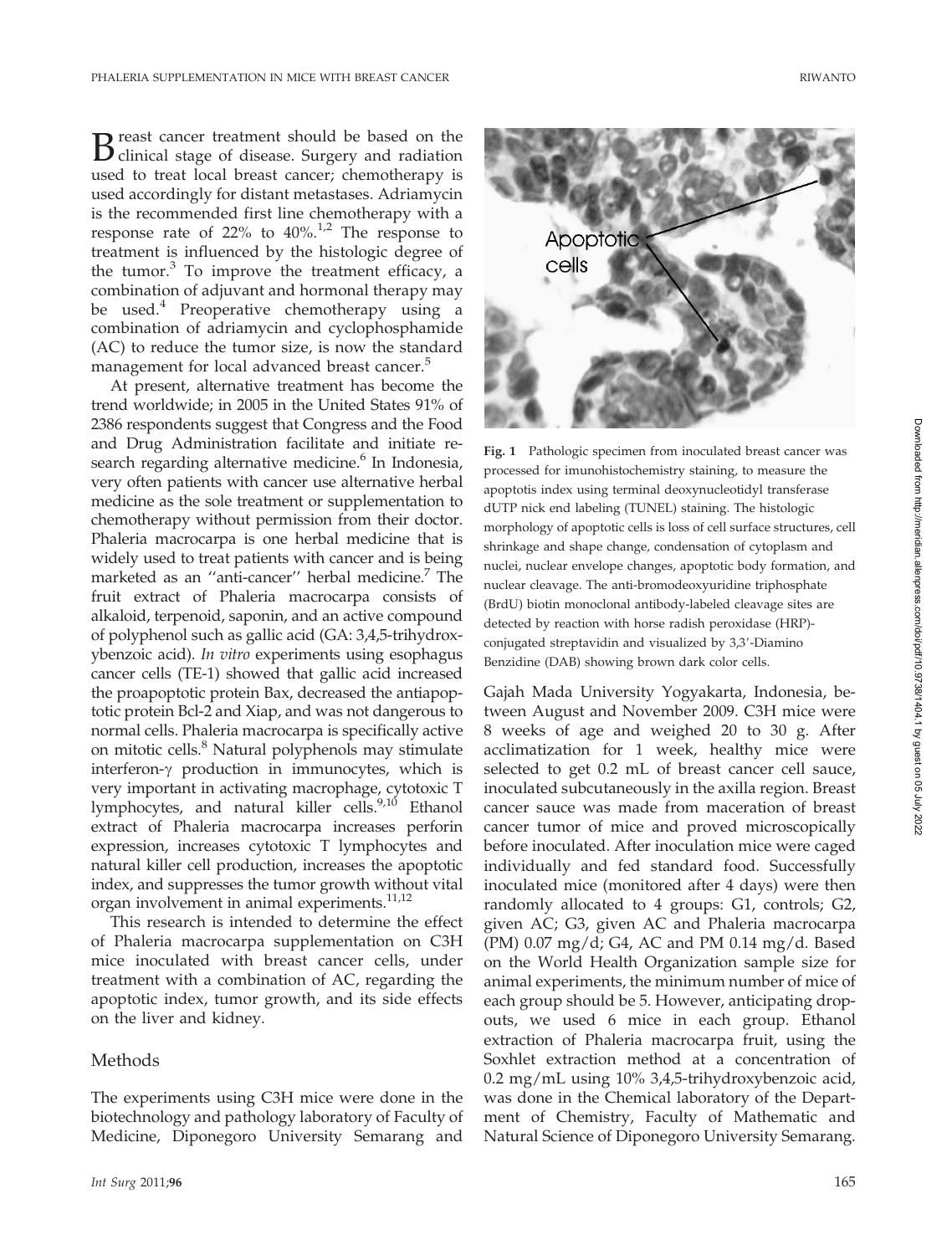

Fig. 2 Consolidated report of trial.

Adriamycin (0.013 mg) and cyclophosphamide (0.0156 mg) were injected intravenously every 3 weeks for 4 cycles. The diameter of the tumor was measured on the day before treatment was initiated using millimeter caliper and again immediately at the end of treatment (12 weeks). Under ether anesthesia, the mice were killed by cervical dislocation and the tumor, liver, and kidneys were removed for pathologic examination. The histologic specimen was processed for immunohistochemistry staining and the apoptosis index was measured using the terminal deoxynucleotide transferase dUTP nick end labeling method (Fig. 1). Measuring the apotosis index was done by two pathologists with clinical agreement of more than 95%. The distribution of data, using the Shapiro-Wilk test, were normal distribution. The mean difference among group was tested by analysis of variance (ANOVA) and between group using pooled t test and considered statistically significant if  $P < 0.05$ . SPSS version 10.0 (Clinical Epidemiology Unit, Faculty of Medicine, Diponegoro University) for Windows was used to analyze the data.

## Results

Research was done on 24 C3H mice, 8 weeks old with body weight 20 to 30 g, randomly allocated to 4 groups of treatment. All mice were still alive at the end of the research project, therefore each treatment group was comparable except for the type of treatment received. A consolidated report of the trial is presented on Fig. 2.

On follow-up the tumor size increased:  $1.98 \pm$ 0.15 cm, 1.03  $\pm$  0.37 cm, 0.72  $\pm$  0.23 cm, and 0.5  $\pm$ 0.18 cm for groups G1, G2, G3, and G4, respectively; the difference among groups were statistically significant (ANOVA,  $P < 0.001$ ). Treatment with AC significantly reduced the tumor growth compared with controls ( $P < 0.001$ ), supplementation with Phaleria macrocarpa, especially at dose 0.14 mg/d, reduced the tumor growth significantly compared with the AC-only group ( $P < 0.007$ ) (Fig. 3). The mean of apoptotic index were 8.96%  $\pm$ 1.33%, 35.167%  $\pm$  1.33%, 36.64%  $\pm$  1.66%, and  $42.05\% \pm 2.47\%$ , for groups G1, G2, G3, and G4,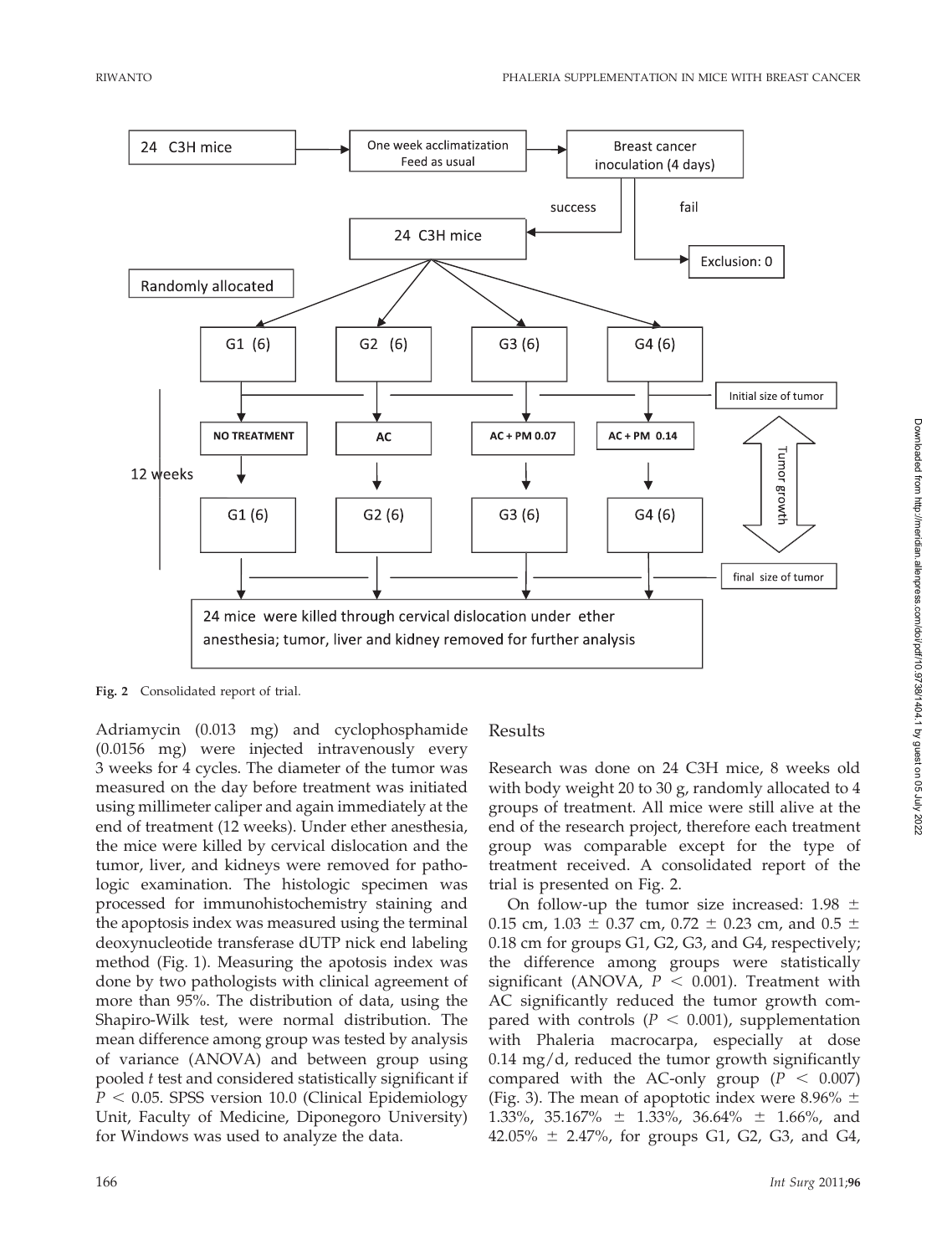

Fig. 3 Box plot of tumor growth of group 1 (control), group 2 (AC), group 3 (PM  $0.07 \text{ mg/d}$  and AC), group 4 (PM  $0.14 \text{ mg/d}$  and AC). There were significantly differences among the groups (ANOVA, P  $<$  0.001). The difference between groups: \*compared to group 1, P  $<$ 0.001; \*\*compared to group 2,  $P = 0.007$ ; \*\*\*compared to group 3, P = 0.856; #compared to group 1,  $P < 0.001$ ; ##compared to group 2,  $P = 0.2254$ ; @compared to group 1,  $P < 0.001$ .

respectively. The differences were statistically significant (ANOVA,  $P < 0.001$ ). AC supplementation significantly improved the apoptotic index ( $P \leq$ 0.001); supplementation with Phaleria macrocarpa significantly improved the apoptotic index at both

doses,  $0.07$  and  $0.014$  mg/d (Fig. 4). There was a significant negative correlation between the index apoptotic and tumor growth ( $r = -0.884$ ;  $P = 0.020$ ) (Fig. 5). The apoptotic index of the liver was 9.03%  $\pm$  0.55% in group 1, 12.7%  $\pm$  0.52% in group 2,  $11.35\% \pm 0.46\%$  in group 3, and  $11.05\% \pm 0.48\%$  in group 4. These differences were statistically significant (ANOVA,  $P < 0.05$ ). Compared with the control group, AC supplementation increased the apoptotic index of the liver significantly ( $P < 0.001$ ), whereas PM supplementation to AC treatment decreased the high apoptotic index caused by AC significantly (AC versus AC and PM 0.07 mg/d:  $P =$ 0.001; AC versus AC and PM 0.14 mg/d:  $P < 0.001$ ), although it never reached the control level (Fig. 6).

The apoptotic index of kidney was  $2.93\% \pm 0.23\%$ in group 1, 3.7%  $\pm$  0.4% in group 2, 3.17%  $\pm$  0.4% in group 3, and  $2.78\% \pm 0.34\%$  in group 4. The difference among the groups was statistically significant (ANOVA,  $P < 0.05$ ). In comparison with the control group, AC supplementation increased the apoptotic index of the kidney significantly ( $P = 0.002$ ). Supplementation of PM to AC treatment significantly reduced the high index of apoptotic caused by AC (AC versus AC and PM 0.07 mg/d:  $P = 0.044$ ; AC versus AC and PM 0.14 mg/d:  $P = 0.002$ ); it even reached the control group level (Fig. 7).



Fig. 4 Box plot of apoptotic index (%) of group 1 (control), group 2 (AC), group 3 (PM 0.07 mg/d and AC), group 4 (PM 0.14 mg/d and AC). The differences among groups were statistically significant (ANOVA,  $P < 0.001$ ). The difference between groups: \*compared to group 1,  $P < 0.001$ ; \*\*compared to group 2,  $P < 0.001$ ; \*\*\*compared to group 3,  $P = 0.009$ ; #compared to group 1,  $P < 0.001$ ; ##compared to group 2,  $P = 0.025$ ; @compared to group 1,  $P < 0.001$ .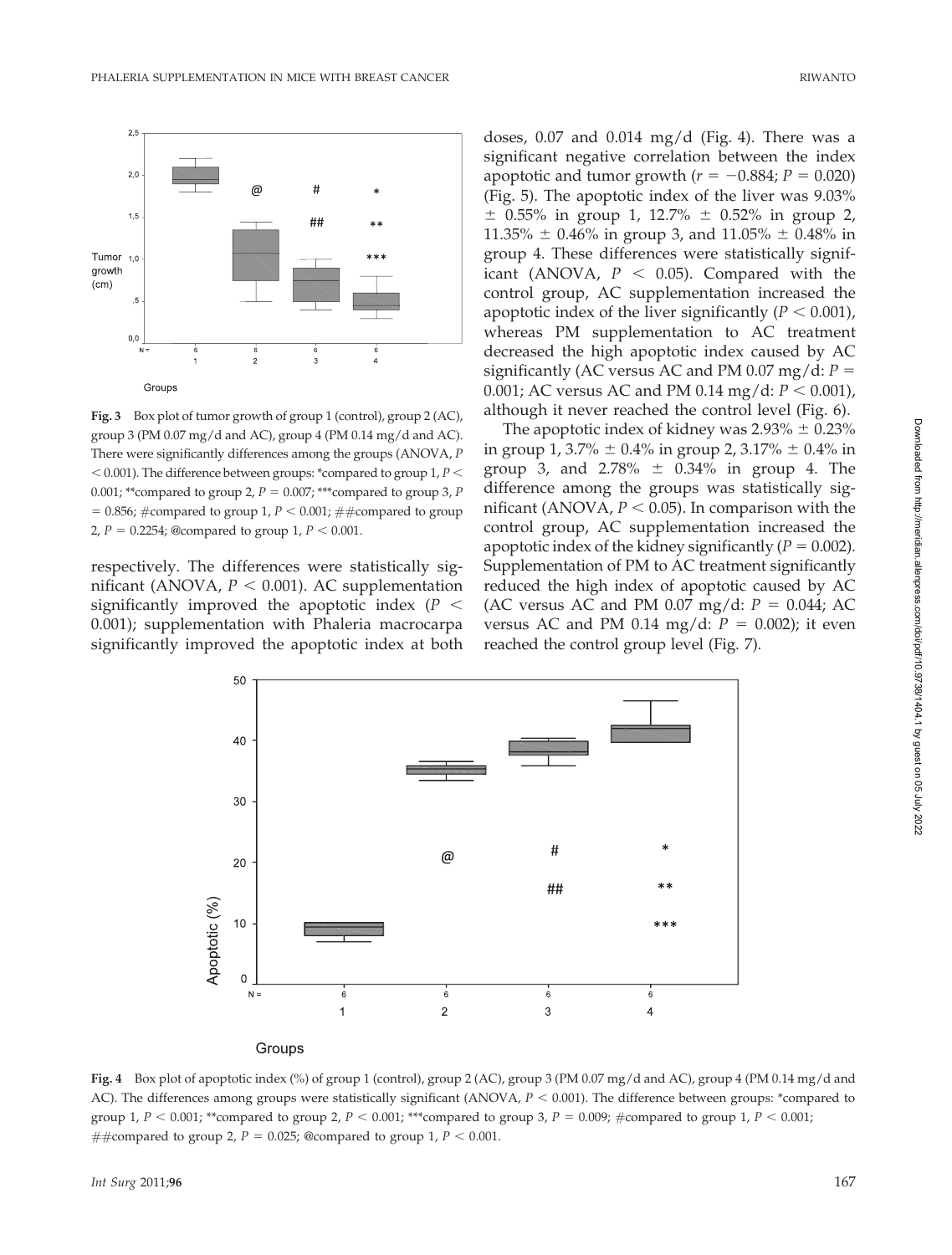

Scatter plot apoptotic index vs tumor growth

Fig. 5 Correlation between apoptotic index and tumor growth ( $r = -0.884$ ;  $P = 0.020$ ).

#### **Discussion**

There was tumor growth in all groups; however, the AC treatment significantly suppressed it and supplementation with Phaleria macrocarpa suppressed it even more. Supplementation with Phaleria macrocarpa suppressed tumor growth significantly more than AC-only treatment, and showed a dose–

response relationship (the higher the dose of Phaleria, the more suppression of tumor growth). Cyclophosphamide suppresses tumor growth by DNA destruction, which prevents cancer cell mitosis,13,14 whereas adriamycin increases apoptosis by increasing caspase production.15,16 The role of Phaleria supplementation on tumor growth suppression was by increasing apoptosis.<sup>1</sup>





Fig. 6 Box plot of apoptotic index of the liver (%) of group 1 (control), group 2 (AC), group 3 (PM 0.07 mg/d and AC), group 4 (PM 0.14 mg/d and AC). There were significantly differences among groups (ANOVA,  $P < 0.05$ ). The difference between groups: \*compared to group 1,  $P < 0.001$ ; \*\*compared to group 2,  $P < 0.001$ ; \*\*\*compared to group 3,  $P = 0.299$ ; #compared to group 1,  $P < 0.001$ ; ##compared to group 2,  $P = 0.001$ ; @compared to group 1,  $P < 0.001$ .

Fig. 7 Box plot of apoptotic index of kidney (%) of group 1 (control), group 2 (AC), group 3 (PM 0.07 mg/d and AC), group 4 (PM 0.14 mg/d and AC). There were significantly differences among groups (ANOVA,  $P < 0.05$ ). The difference between groups: \*compared to group 1,  $P = 0.392$ ; \*\*compared to group 2,  $P = 0.002$ ; \*\*\*compared to group 3,  $P = 0.107$ ; #compared to group 1,  $P = 0.244$ ; ##compared to group 2,  $P = 0.044$ ; @compared to group 1,  $P = 0.002$ .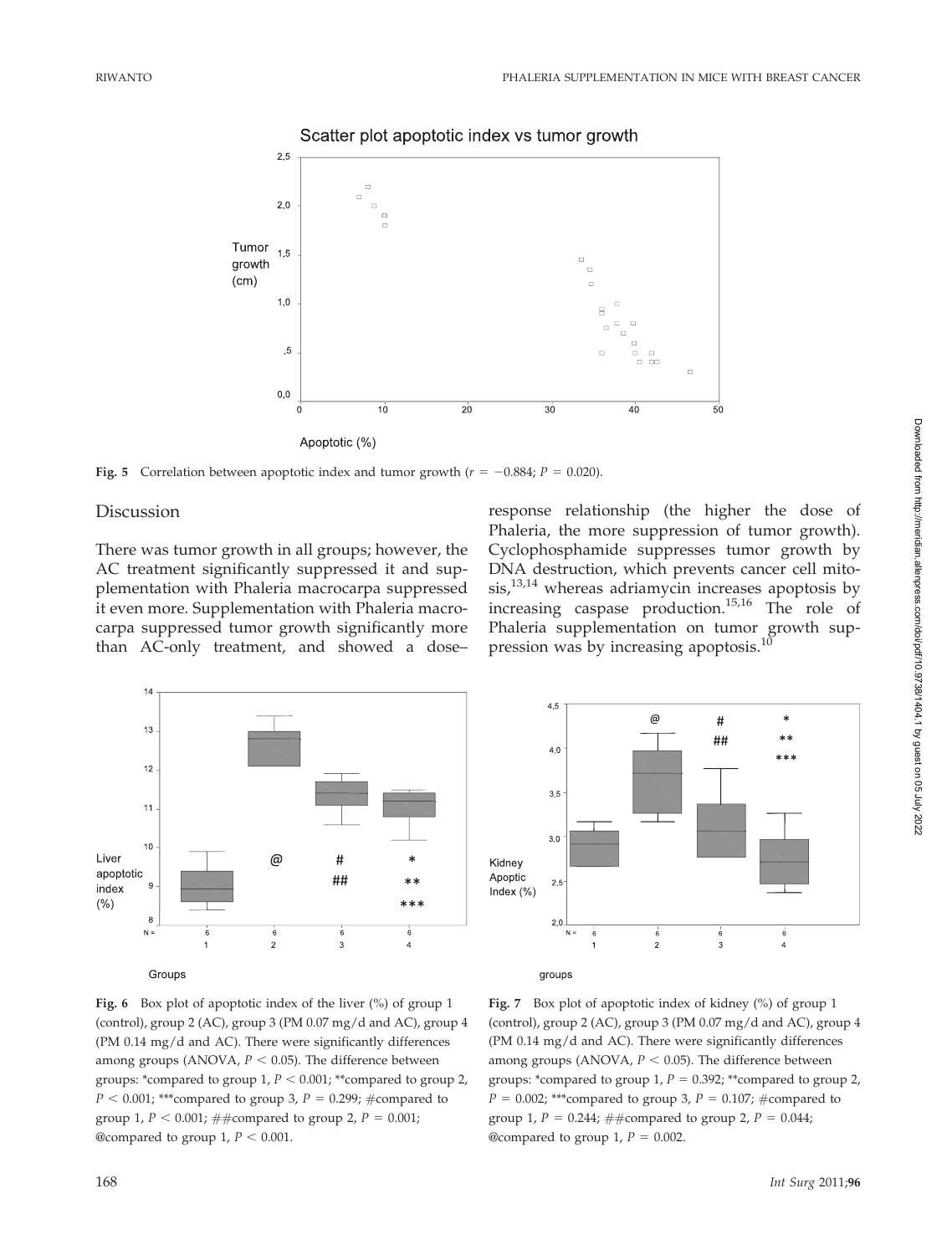The apoptotic index significantly increased after AC treatment in comparison with the control group. This is in accordance with previous studies that adriamycin increases apoptosis through increased caspase production.<sup>15,16</sup> Supplementation of Phaleria with AC treatment increases the apoptotic index significantly more than AC only and it showed a dose–response relationship (the higher the dose of Phaleria, the more suppression of tumor growth). This phenomenon is supported by the existence of a negative correlation between the tumor growth and apoptotic index ( $r = -0.884$ ;  $P = 0.020$ ) (the higher the apoptotic index increase, the least growth of the tumor). The increase of the apoptotic index with Phaleria supplementation is caused by increasing perforin<sup>11</sup> and granzyme<sup>12</sup> production. Together with granzymes, perforin produces a macromolecular complex associated with serglycin 38 and binds to the target cell surface through the mannose 6 phosphate receptor and enters the target cell as an endosome. The role of perforin is to disrupt endosomal trafficking, help granzyme to enter mitochondria, and to activate caspase leading to apoptosis.<sup>17,18</sup> AC treatment showed a significant increase in the apoptotic index in both the liver and kidneys. Adriamycin may increase the apoptotic index by increasing the caspase production.<sup>15,16</sup> Supplementation with Phaleria at both doses, 0.07 mg/d and 0.14 mg/d, reduced the increase of apoptotic index of the liver caused by AC significantly, but it never reached the control group level. The reduction effect of Phaleria supplementation on AC treatment with regard to apoptosis of the liver is not known, additional studies are needed to explain this phenomena. Also supplementation of Phaleria at both doses reduced the increase of the apoptotic index of the kidney caused by AC significantly and reached the control group level. The mechanism of reduction effect of Phaleria supplementation on AC treatment with regard to apoptosis of the kidney is not known—further study should be planned.

In conclusion, there is a synergic effect between Phaleria macrocarpa and AC in reducing tumor growth in C3H mice with breast cancer by increasing the apoptotic index, by different ways. Adriamycin increases the apoptosis by increasing caspase production, whereas Phaleria, by increasing perforin and granzyme production, eventually activates caspase. The contribution of apoptosis in reducting tumor growth was  $\sim 88\%$  ( $r = -0.884$ ) and the other factor that reduced tumor growth is DNA destruction caused by cyclophosphamide. Phaleria macrocarpa supplementation reduces liver and kidney cell

damage caused by AC. Based on the results of this study it is prospective to study Phaleria macrocarpa supplementation to AC treatment with the purpose of downgrading stage III breast cancer preoperatively. Because Phaleria macrocarpa has already been used extensively and proved that it is safe, a phase III clinical study may be planned.

## Acknowledgments

We are grateful to Directorate of Research and Community Service of Ministry of National Education Indonesia for funding this research and to Bambang Cahyono, PhD, from the Department of Chemistry, Faculty of Mathematic and Natural Science, Diponegoro University for Phaleria macrocarpa extraction.

### References

- 1. Smith IE, A'Hern RP, Coombes GA, Howell A, Ebbs SR, Hickish TF et al. A novel continuous infusion 5-fluorouracilbased chemotherapy regimen compared with conventional chemotherapy in the neo-adjuvant treatment of early breast cancer: 5-year results of the TOPIC trial. Ann Oncology 2004;15:751–758
- 2. Beretta G. Breast cancer and gynecological malignancy. In: Beretta G, ed. Cancer Treatment Medical Guide. 10th ed. Milan: Farmitalia Carlo Erba-Erbamont, 1991:174–176
- 3. Takimoto CH, Mc.Leod HL, Boucher G. Pharmacokinetics, pharmacodynamics. In: DeVita VT Jr, Hellman S, Rosenberg SA, eds. Cancer: Principles & Practice of Oncology. 7th ed. Philadelphia: Lippincott-Raven, 2005:317–331
- 4. NCCN clinical practice guidelines in oncology. Breast cancer V.2.2010. National comphrehensive cancer network, 2010; 1:18–22, 38–40. Available at: www.nccn.org/professionals/ physician\_gls/PDF/breast.pdf. Accessed April 20, 2009
- 5. Chua S, Smith IE, Hern RPA, Coombes GA, Hickish TF, Robinson AC et al. Neoadjuvant vinorelbine/epirubicin (VE) versus standard adriamycin-cyclophosphamide (AC) in operable breast cancer: analysis of response and tolerability in a randomised phase III trial. Ann Oncology 2005;16(9):1435–41.
- 6. Medscape Instant pooling conducted. Feb 2005. Available at: http://www.medscape.com/px/instantpollservlet/result? PoIIID=1341. Accessed February 7, 2008
- 7. Sidomuncul PT. Aneka resep mahkota dewa. Nutrend Mahkota Dewa; smallcrab online 2007. Available at: http:// www.smallcrab.com/kesehatan/67-aneka-resep-mahkota-dewa. Accessed January 17, 2009
- 8. Faried A, Kurnia D, Faried LS, Usman NT. Miyazaki KH. Anticancer effects of gallic acid isolated from Indonesian herbal medicine, Phaleria macrocarpa (Scheff.) Boerl, on human cancer cell lines. Int J Oncol 2007;30:605–613